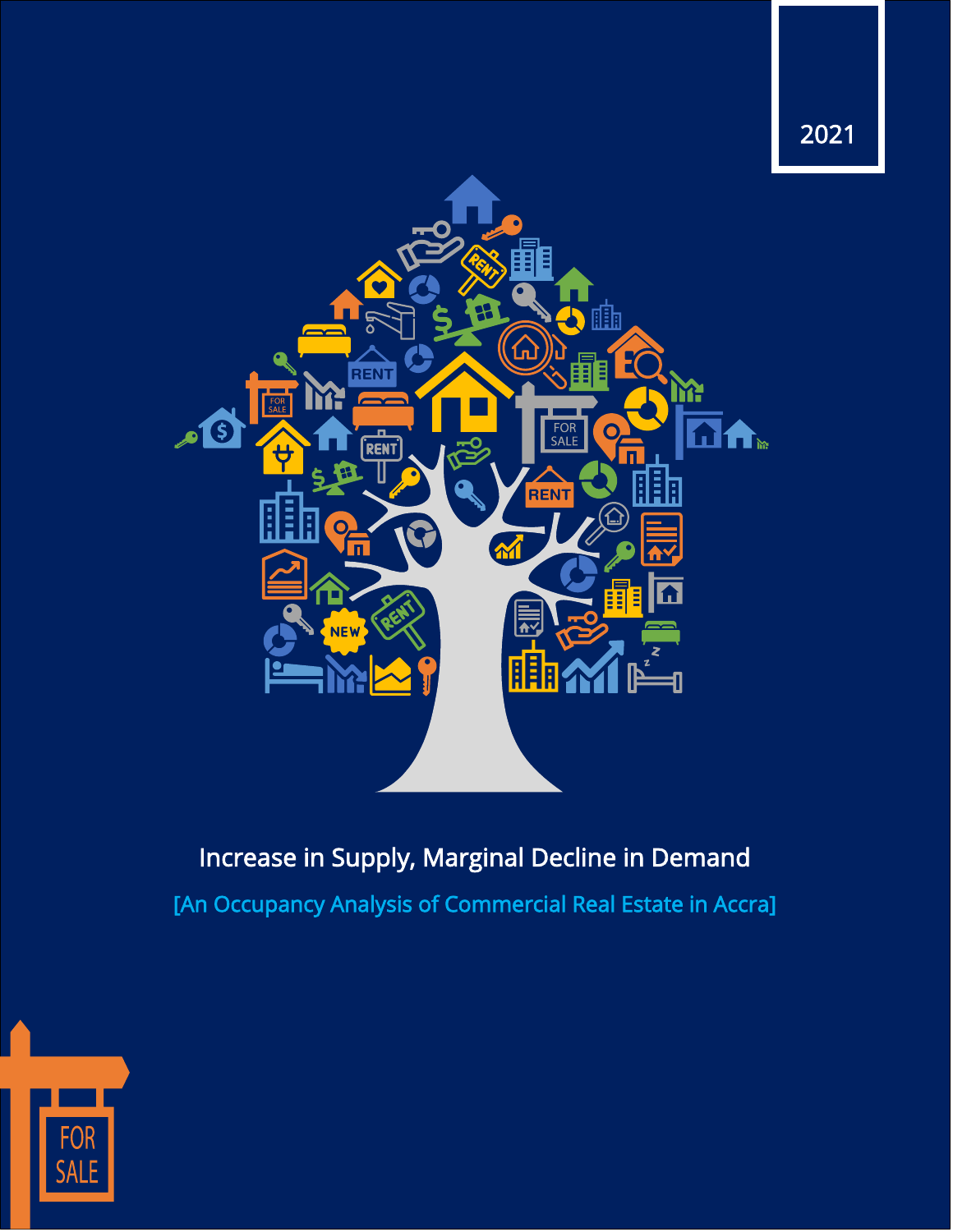

Commercial real estate in Ghana was introduced by the British Administration, dating back to the pre-colonial era. From the late  $20<sup>th</sup>$  Century to the early  $21<sup>st</sup>$  Century, Accra (home to over 4.2 million people and several businesses) has seen massive infrastructural development in the area of residential, industrial, and commercial real estate. In the early part of the 21<sup>st</sup> century, successive governments placed emphasis on the development of Ghana's private sector, fueling the influx of foreign investors and multinational firms into several sectors of the economy, including insurance, financial, oil and gas, telecommunications as well as healthcare services. This led to increased demand for not just office spaces but for an improved office stock. As demand increased, local and foreign construction companies began to invest in commercial real estate across various areas in Accra.

Commercial real estate in Accra is generally concentrated in the Accra Central Business District and the Airport areas - these areas have seen massive development of Grade A and B spaces. In as much as there has been an increase in demand for office spaces over the years, the rate of occupancy, relative to the supply, is low. The impact of COVID-19 will not be brushed aside as it has also played a role in the reduced levels of occupancy. As companies continue to work remotely, the probability of some returning to physical working spaces is low, which may further reduce occupancy rates in the market.

### The Office Grading Structure in Ghana

Ghana's office grading structure follow global standards created to aid estate agents, investors and other stakeholders in the property market justify property prices and to support thorough analysis of the sector in terms of the level of demand among others. Just as on the global scene, office buildings in Ghana are classified into Grade A, Grade B and Grade C. The figure below defines the elements considered for each grade.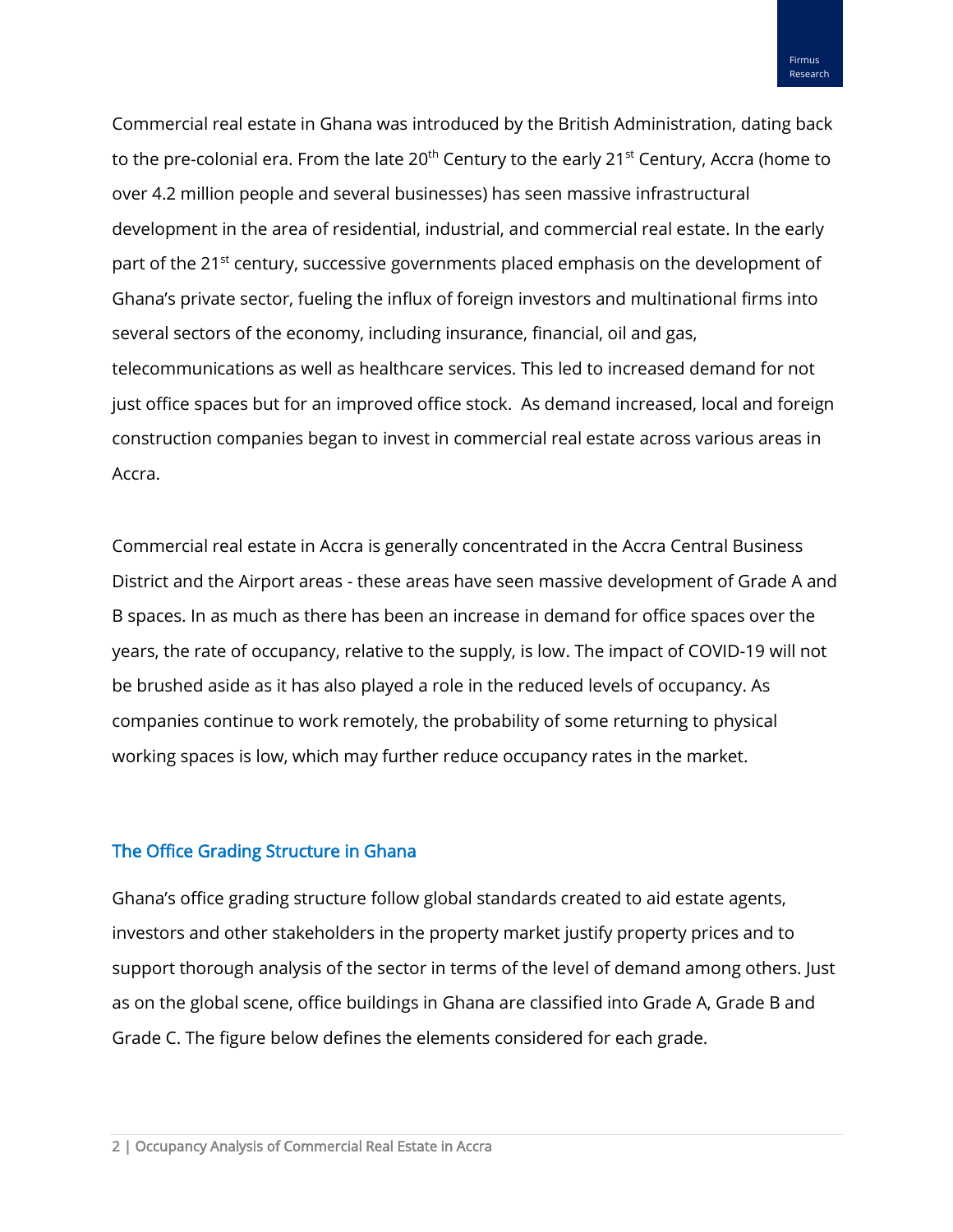



Figure 1: Grade Specifications in Ghana's Commercial Real Estate Market

Grade A and B offices have better conditions and are more competitive, thus attracting high-end clientele and resulting in high rental rates.

Office supply in Accra is centralized in two main areas; Accra's Central Business District (CBD) and the Airport Area. Commercial real estate in the Accra CBD covers the West Ridge and North Ridge districts and is typically occupied by large financial institutions as well as government offices. Whereas, offices in the Airport Area covers the north of Accra and is occupied by professional services and the oil and gas industry. Further, the Airport area benefits from its accessibility, both in regards to the airport and residential areas and has recently seen an improvement in the quality of offices. Most of the offices in the Accra CBD area are of Grade B quality, while most Grade A offices are located in the Airport Area.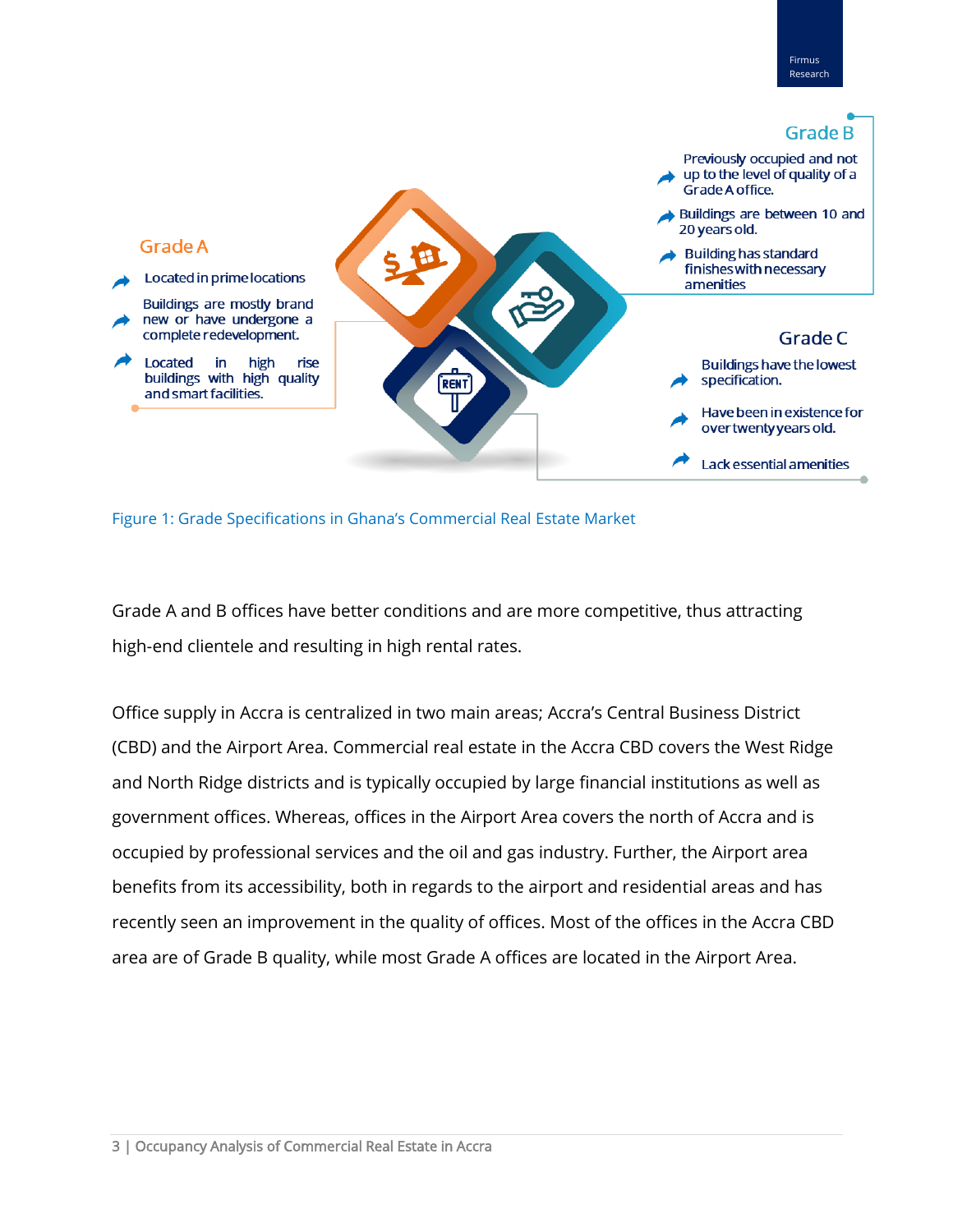

# Occupancy Rates for Grade A and B Offices in Accra

Occupancy or vacancy rates are relevant metrics in the property market, as occupancy rates have a positive correlation with prices. Occupancy rate is the ratio of rented or used space to the total number of available spaces, while vacancy rates is the opposite of it.

Generally, in Accra, occupancy in Grade A offices tend to be higher than occupancy in Grade B offices indicating a higher preference for the former. Grade A offices are mostly occupied by large firms and multinational companies who have a steadier revenue flow, whereas Grade B offices are mostly occupied by SME's with relatively less stability in their income flows. Over the past three (3) years, the occupancy level in Grade A offices have remained relatively stable, averaging 73% between 2018 and 2020. On the other hand, occupancy rate in Grade B buildings have been on decline since 2018 with the greatest decline being in 2020, partly due to the effects of the Covid-19 pandemic.



Occupancy rates for Grade A and B offices in Accra (2018- 2020)

#### Figure 2: Occupancy Rates in Grade A and B Offices in Accra (Source: Broll Ghana)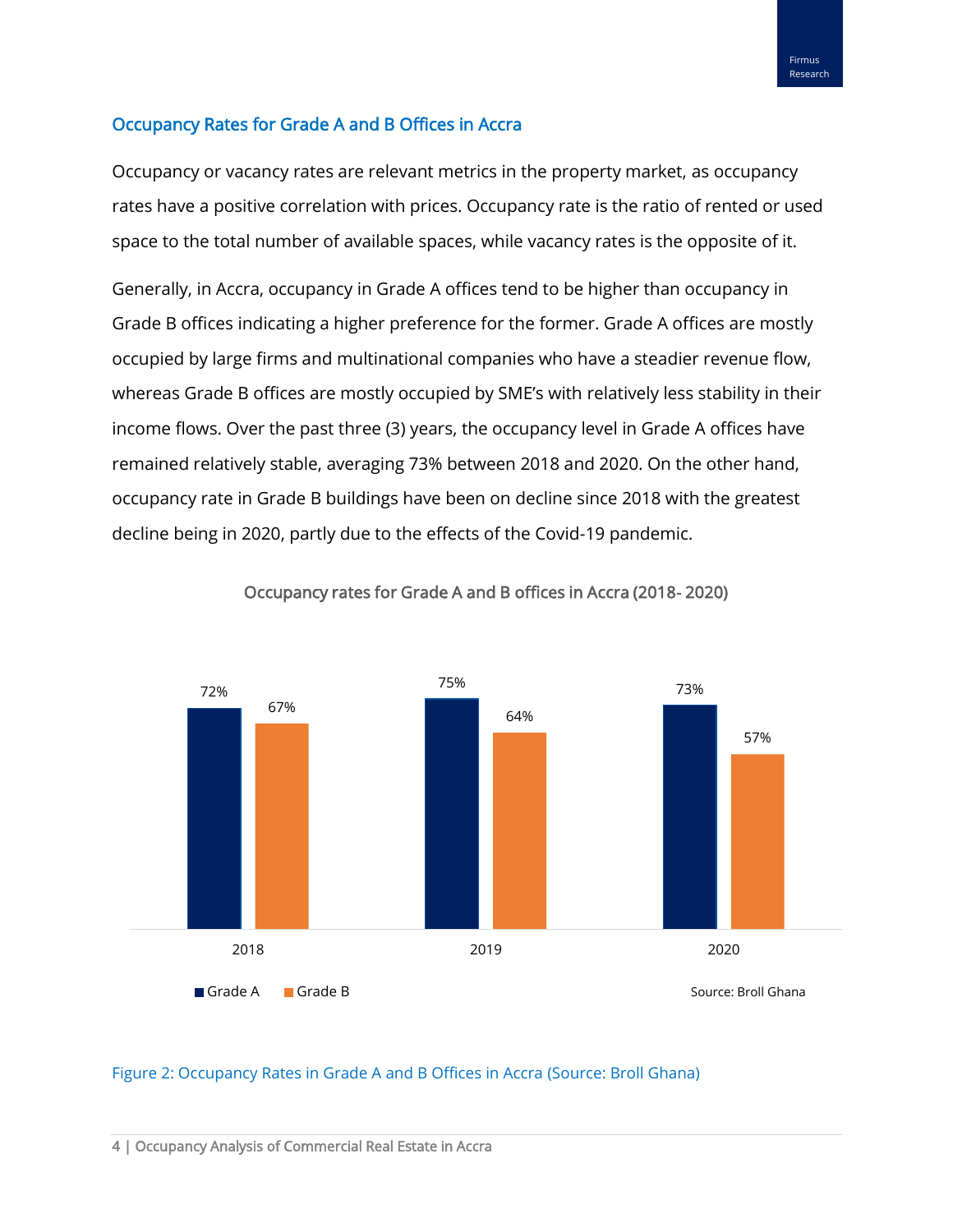

# Trends Shaping the Market

# Impact of Covid-19 on Commercial Real Estate in Accra

The Covid-19 pandemic has significantly affected the commercial real estate market in Accra as it has led to delays in potential transactions. Most property viewing appointments were cancelled due to border closures and lockdown restrictions. Some occupiers, including both local and international businesses, exited their spaces due to the negative effects of the pandemic on their businesses; office spaces were severely hit by the pandemic, as several businesses adopted to working remotely. Going forward, most businesses are set to re-order their work structure to accommodate remote working thus, saving on rent and electricity costs in the long run. As the effect of the pandemic reduces, occupancy rates may stabilize though the long run effects of the pandemic may linger.<sup>1</sup>

### Supply Increases Meets Decline in Demand

On aggregate, demand for office spaces has declined over the years, though supply has increased, thus forcing marginal reductions in prices. For instance, grade A spaces attracted rent between USD25 to USD35 per sqm per month in 2019 as compared to USD30 to USD45 per sqm per month in 2018, as more than 41,000 sq meters of additional space came onto the market in 2018 in locations such as Atlantic Towers, SCB Towers and 335 Place. Notwithstanding, Grade A office buildings have higher demand compared to other office grades due to the availability of modern amenities and the location of these offices. New developments such as Atlantic Tower have recorded higher occupancy rates even though generally demand remains low. Grade B offices however experienced low demand, most likely due to their outdated amenities. <sup>2</sup>

### Large Corporations Move to Build Their Own Offices

A notable observation is the fact that large corporate institutions are transitioning to building their own headquarters, thus causing vacancies in rental properties. Companies that have made this move include Ecobank Ghana Limited, MTN Ghana, VIVO Energy Ghana Ltd, PricewaterhouseCoopers (PwC Ghana) and Toyota Ghana Company Ltd. This

<sup>&</sup>lt;sup>1</sup> Devtraco Limited. 2020. "Implications of COVID-19 on Real Estate in Ghana". Available at[: https://devtraco.com](https://devtraco.com/)

<sup>&</sup>lt;sup>2</sup> Broll Property Intel. "Ghana Market Barometer" Available at: <https://www.brollghana.com/publications/>

<sup>5 |</sup> Occupancy Analysis of Commercial Real Estate in Accra